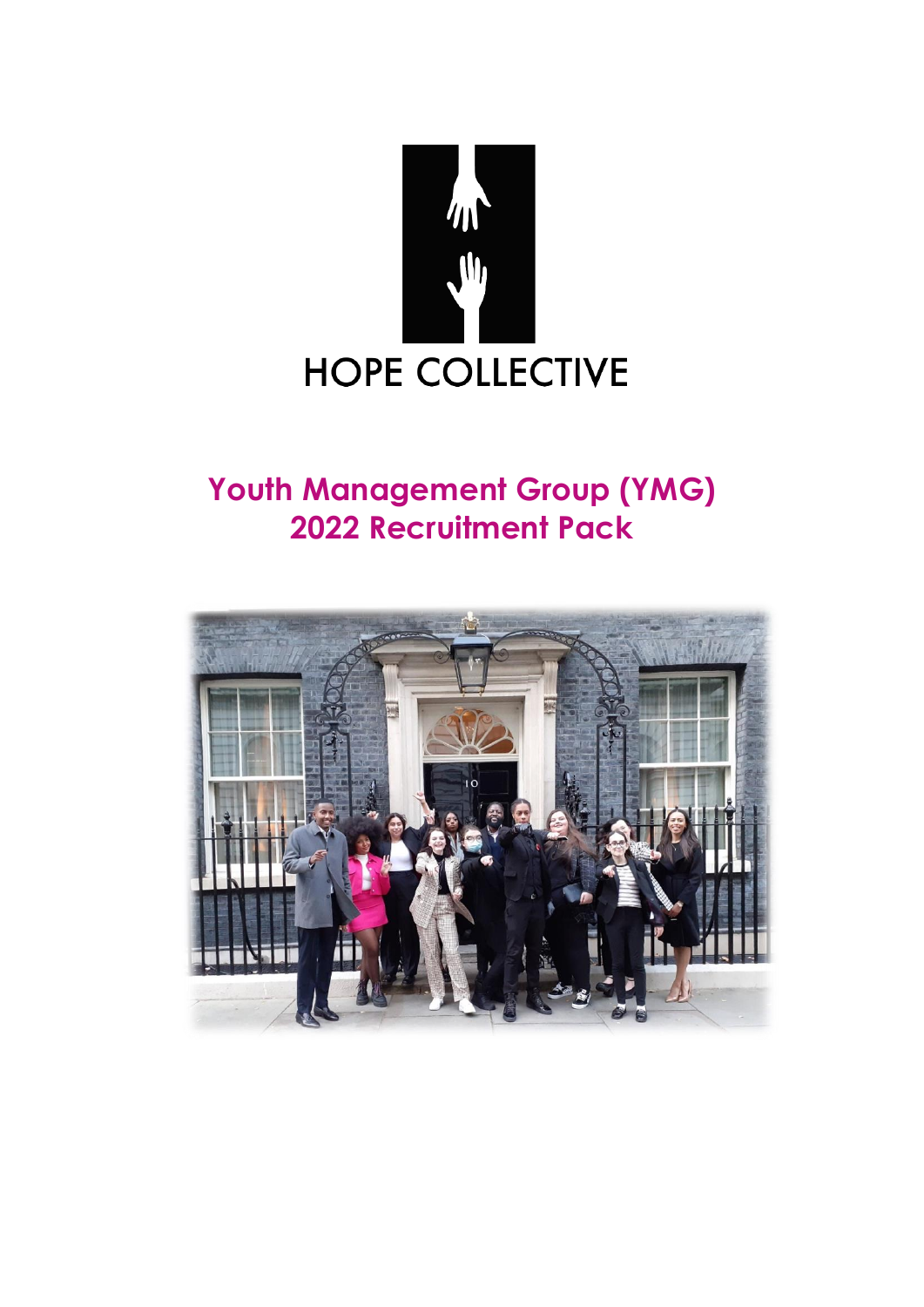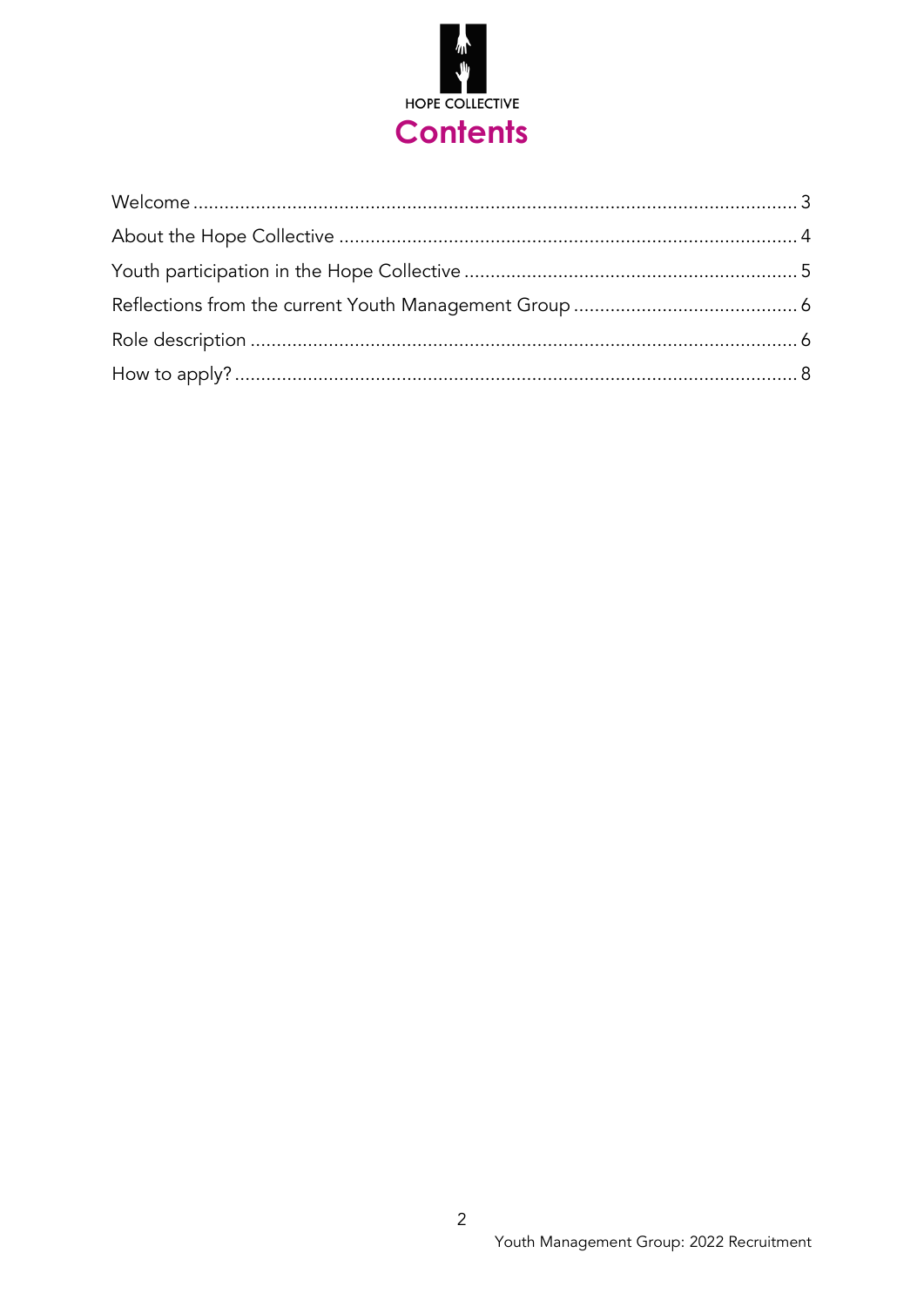

#### <span id="page-2-0"></span>Thank you for your interest in the Hope Collective YMG.

The 'Hope Collective' is a group of organisations who share a passion to provide our young people with ambition, opportunity, something to aspire to…...a hope for a better and brighter future. We aim to engage with young people the length and breadth of the United Kingdom and provide them with a voice and a platform to assist them to realise their dreams and their goals.

Sadly, we see plenty of evidence of what happens when young people are not given these opportunities, when the concrete and steel of inner cities and a daily struggle to survive is what they face….a life bereft of hope.

As a society we tend to focus on that negative image of our next generation, whereas, in reality, our young people are worth so much more. We believe that, if they are given a platform and the correct level of support, they can set an agenda that transforms lives and the world in which they live.

Our young people are therefore supported by a network of senior leaders from many important organisations in the UK – leaders of influence who share our vision of a brighter future.

We are an organisation with lofty ambitions, but we need to be! We need to provide the youth of the UK with a voice and an ability for their views to be heard in shaping the society they wish to inhabit.

We want to provide them with 'Hope'. Come and join us!



*Niven Rennie, Chair, Hope Collective*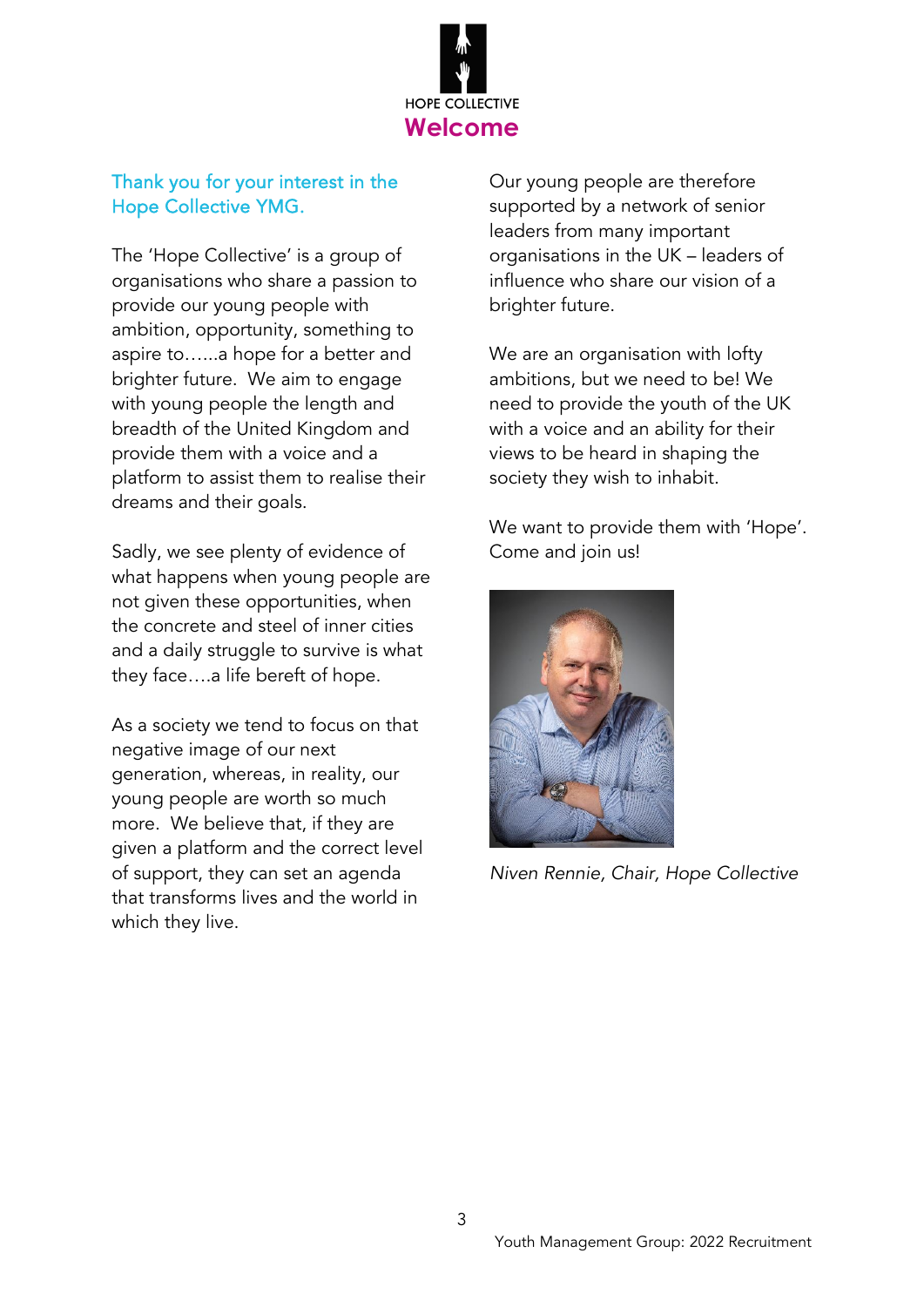# **HOPE COLLECTIVE About the Hope Collective**

#### <span id="page-3-0"></span>What is the Hope Collective?

The Hope Collective is a powerful partnership of leading cross sector organisations with aligned values and a shared vision for working together in a spirit of unity to create real change for young people and communities across the UK. Formed to support the 20th anniversary legacy campaign for Damilola Taylor, we are driven by a shared purpose – to establish real change that enables UK's most vulnerable communities to be free from poverty, violence and discrimination.

Through the Hope Collective young people can contribute their thoughts on issues that affect them, their lives and their communities. Our goal is to 'change the narrative' for young people and focus solutions, not symptoms and importantly on their hopes for the future.

#### Hope Collective vision

The Hope Collective co-designs solutions with young people that delivers, amplifies their voices and focusses on their hopes for the future. We will bring our networks together to create long term solutions that engage communities and influence policy making to affect positive change.

- committing to working with young people at the heart of all we do so we can create long term change
- amplifying the voices of young people and focus on their hopes for the future
- bringing together leaders from crosssectors and Government, with young people to create long term solutions that engage communities in social activism to authenticate and affect positive change

- celebrate young people's hopes for the future in an annual Day of Hope on the 7th December

#### What is the Day of Hope?

Damilola Taylor was tragically murdered in Peckham at the age of 10. Damilola dreamed of being a Doctor. One week before he died, he wrote of his hope to save the world. The Day of Hope is dedicated to now inspiring millions of young people just like Damilola. The #DayOfHope was launched in 2020 on 07th December to share and celebrate the hopes of young people annually.

#### What is a Hope Hack?

The hackathons comprise a series of youthled peer to peer, day-long workshops that will see young people discussing and debating the issues that underpin the crime and violence blighting our poorest communities under the headline #ChangingTheConversation. 5 hackathons were held from July – Nov 2021 across 5 cities in the UK, discussing various topics which affect young people:

- London Poverty & Inequality
- Belfast Racism and Division
- Manchester Mental, Physical health and wellbeing
- Glasgow Housing & the Environment
- Cardiff Education & Employment

This year, we are rolling out more Hope Hacks on the #HopeHackTour2022. The top line issue we will explore this year is poverty and inequality. Through the Hope Hacks we are aiming to find out what a fairer society looks like to young people and will be giving them a platform to share their solutions for creating a fairer society.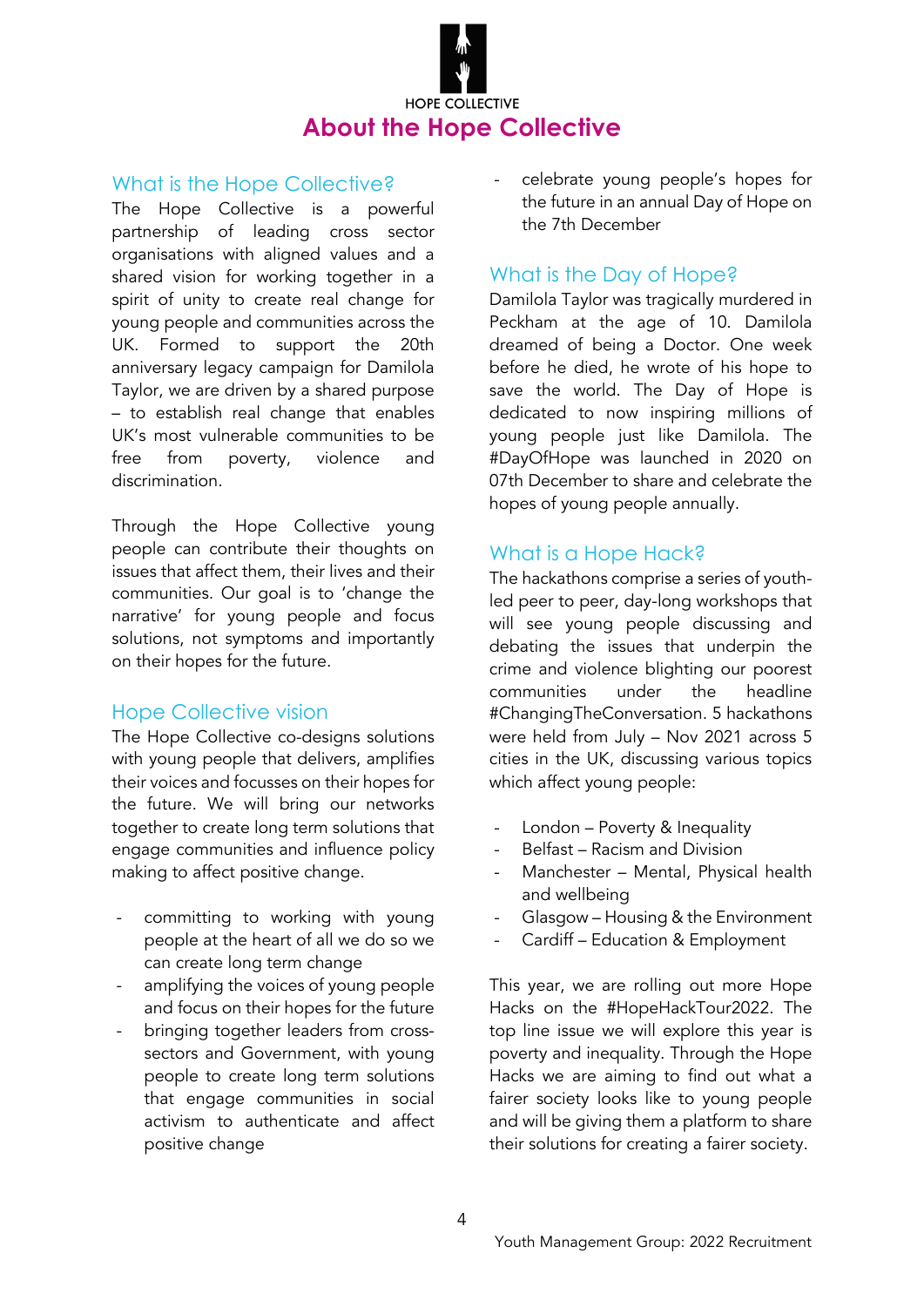

### **Youth participation in the Hope Collective**

#### <span id="page-4-0"></span>Who are the Youth Management Group?

The Youth Management Group (YMG) are a group of 15-20 young people aged between 15-25 years, who meet (currently virtually over Zoom) once every fortnight to discuss upcoming opportunities and plans for the Hope Collective. As a member of the YMG you will gain a variety of skills through various training opportunities.

#### Structure of the Youth Management Group



The role of the YMG Chair, with the support from UK Youth staff, is to Chair the Youth Management Group Meetings.

To ensure youth voice is represented throughout the Hope Collective, the YMG Chair, with support from the Co-chair will represent the group by attending the Operations Group and Advisory Board meetings. The YMG chair rotates as a the Co-chair replaces the Chair and a new co-chair is appointed via a rotation system that takes into consideration the individual's other commitments. This is to ensure that all members have the opportunity to be Chair and co-chair. During their time as Chair, Niven (Chair of the Advisory Board) will mentor the young person for 1 year.

#### How does the Youth Management Group fit into the wider Hope Collective?

The Youth Management Group brainstorm ideas for all the events that take place as part of the Hope Collective and steer the overall activity of the Collective. Once these ideas have been formulated, it is the role of the Operations Group to action those ideas that they are realistically able to deliver, considering time and budget. The Operations Group must seriously consider all ideas and commit to providing feedback to the YMG about those ideas not taken forward.



The Advisory Board provide additional support to the Operations Group where necessary. In addition to the Advisory Board, the Hope Collective Champions, champion, support and promote the work of the Hope Collective through their individual networks.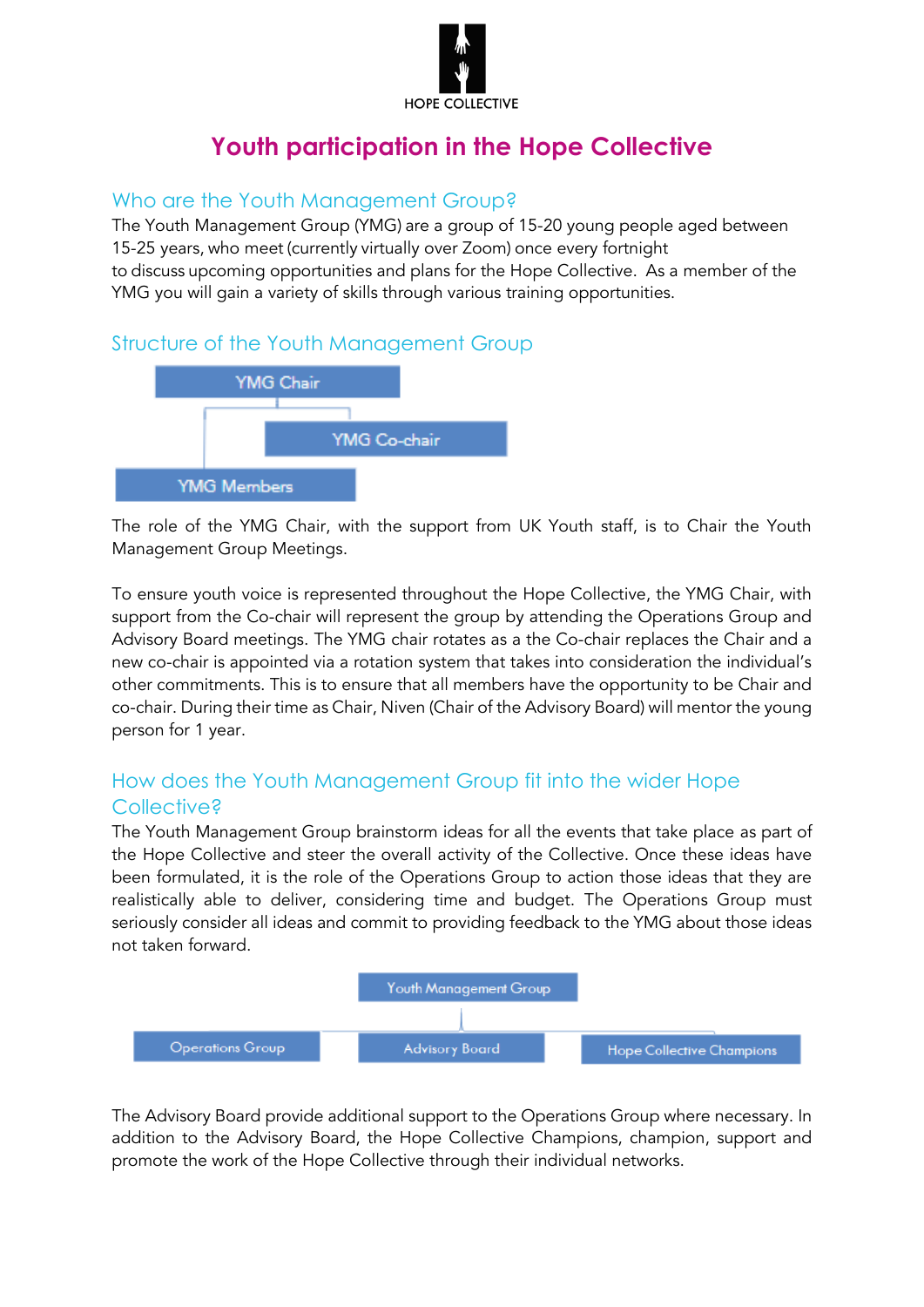#### HOPE COLLECTIVE

#### <span id="page-5-0"></span>**Reflections from the current Youth Management Group**

Current YMG members share their highlights from the past year



*'My highlight during this experience has definitely been working alongside the team for Hope Collective, collaborating together and sharing brilliant ideas what will hugely impact young people's lives for the better.' – Lara Arekat* 

<span id="page-5-1"></span>*'My Highlight being a part of the team so far has to be working on solutions on matters such as education inequality with the Prime Minister's Policy Team at Downing Street. That was a wow moment!' – Natalie Hussey* 



*'One of the cool things about being part of the YMG is to have the opportunity to collaborate with a diverse group of people who share similar passions and the desire in making a difference within our communities. It may sound a bit cliché but it inspires me to continue doing the best I can to bring value to the initiatives that the team support.' – Abba Bako*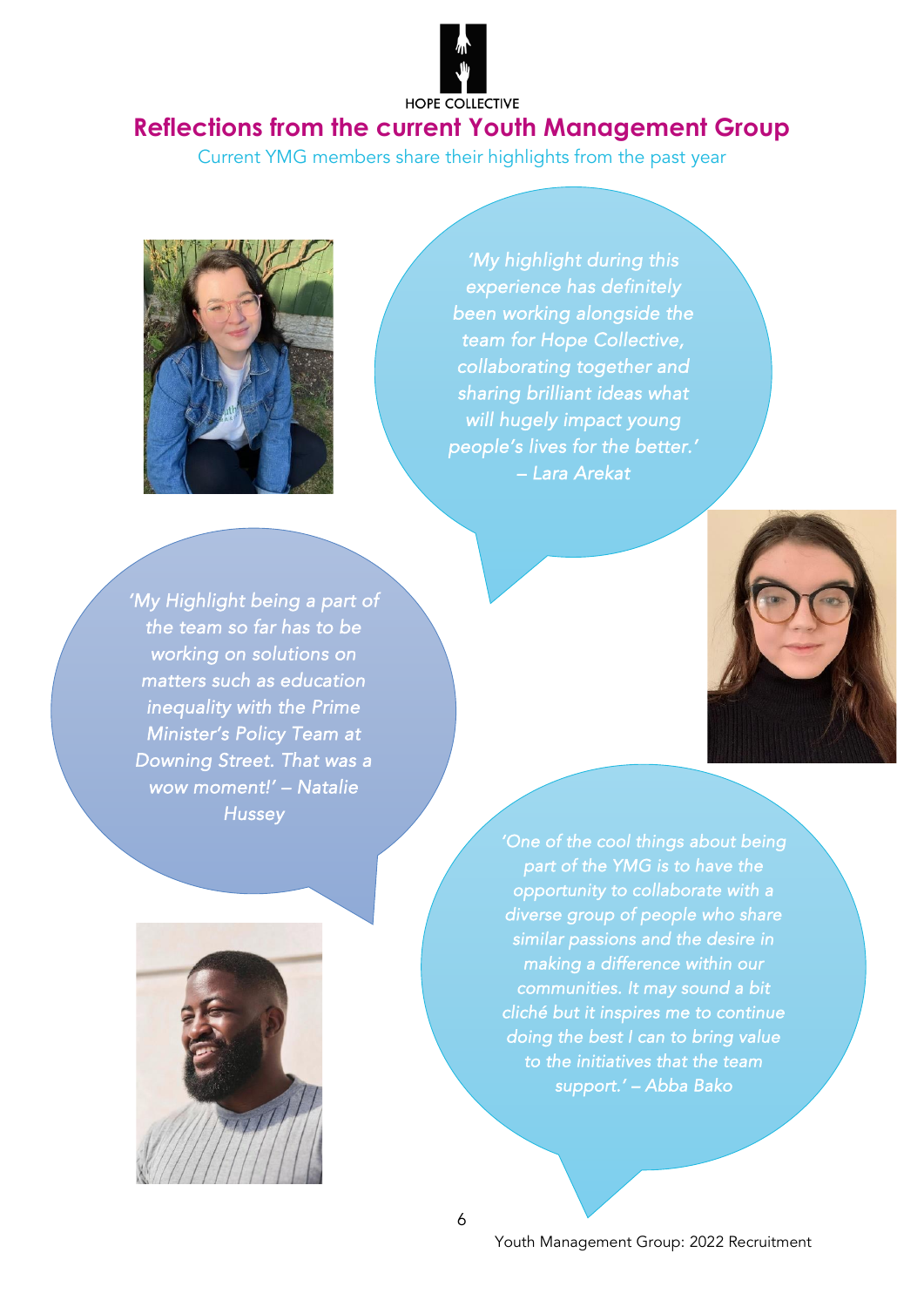

**HOPE COLLECTIVE** 

#### **Role description**

We're recruiting young people from across the UK to join the Youth Management Group leading the biggest needs assessment to identify how local communities can be levelled up from poverty and inequality.

#### Who we're looking for?

There are no minimum educational or work experience requirements, but we are looking for young people aged between 15-25 from across the United Kingdom who:

- Are passionate and committed about creating a fairer society
- Have an interest in co-hosting, facilitating, organising and supporting with logistics for the Hope Hack events.
- Is passionate and willing to travel across the UK to attend events.
- Are willing to contribute ideas and feedback to the Advisory Board and Operations Group
- Looking for new opportunities to further develop skills

Some of the activities you will help to lead and deliver include;

- Attending and supporting a series of Hackathons
- Co-designing and leading the annual Day of Hope Activity
- Sharing your stories of hope and social action and encourage other young people to do the same.

#### Commitment from you

The time commitment for this role will vary throughout the year. We understand that you may be in full time education or have work commitments and we are happy to work around other commitments.

- Promote the mission and vision of the Hope Collective externally which could include acting as a spokesperson, supporting events and campaigns to promote youth voice in the Hope Collective.
- Commit to attending fortnightly meetings on a Thursday between 18:00-19:00
- Increased commitment at the end of the year, in the weeks leading up to the Day of Hope on 7<sup>th</sup> December
- If you are supporting or attending a Hack in your local area there may be a greater time commitment required.

#### What will you gain from this opportunity?

- Making new connections and meeting people from all across the UK.
- A new community of young people who are passionate about social change
- Experience in co-designing and leading a campaign
- Opportunities to lead on areas that are of interest to you including; social media, communications, event planning and logistics, facilitating workshops and much more
- Connections with leading civil society organisations from across the UK including charities, businesses and public services.
- Travel and accommodation expenses will be covered